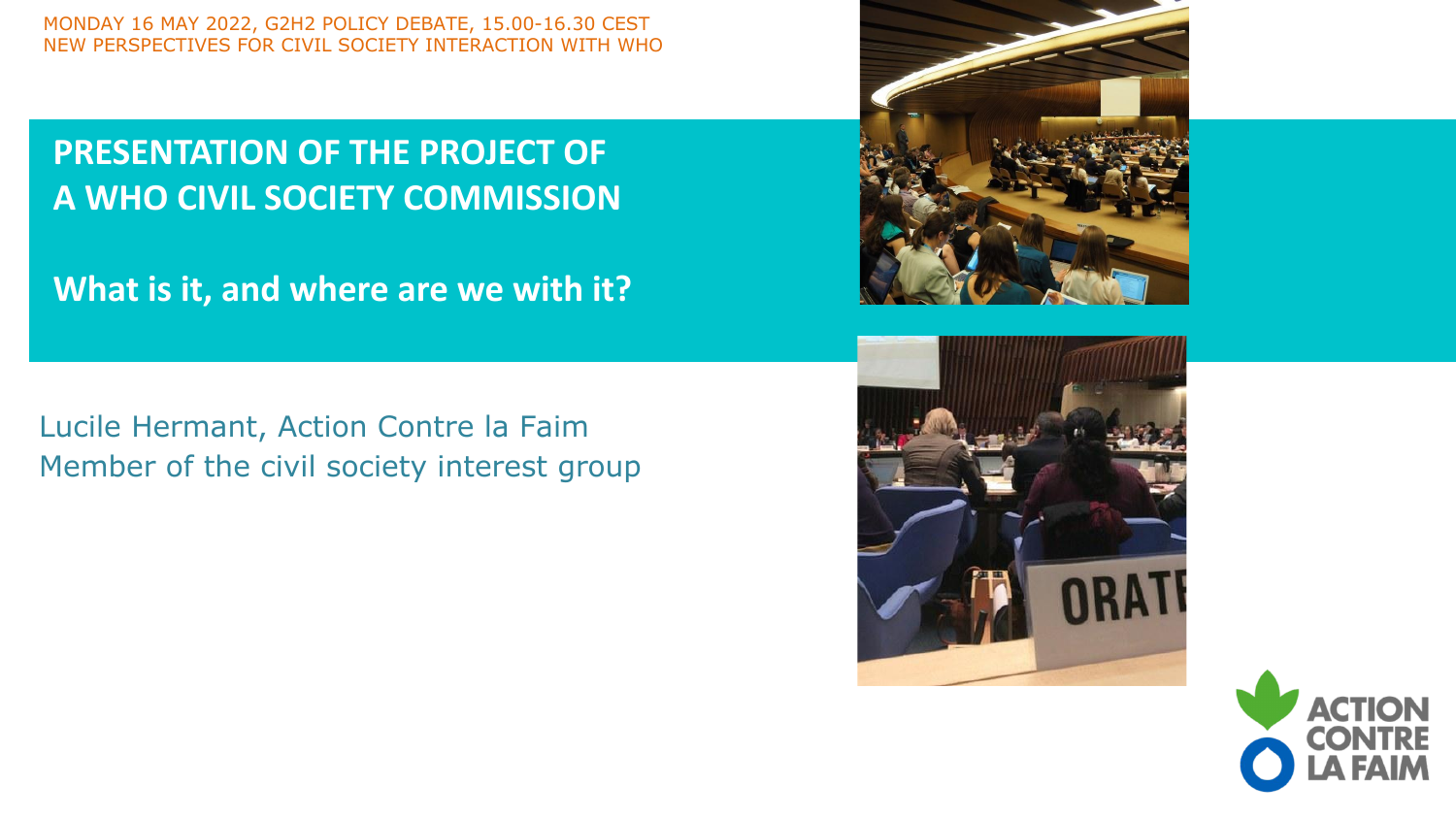## **THE PROJECT OF A WHO CIVIL SOCIETY COMMISSION What is it?**



- **Project to set up a permanent body, representative of civil society in all its divers** strategic advice to the WHO on how to improve its engagement with civil society
- **Initiated by an informal civil society group (14 international and national organisations and networks)**
	- Dialogue series between WHO Director-General Dr Tedros and civil society on social participation and accountability within and beyond the COVID-19 pandemic (Oct 2020)
- **[Outline](https://g2h2.org/wp-content/uploads/2020/10/Outline-WHO-Civil-Society-Commission-11-January-2021.pdf) sent to WHO Secretariat in January 2021, proposing:**
	- Mandate: Monitor and strengthen the state of civil society relations and civic space in WHO and all WHO and global health governance processes and fora
		- *- through advice, relaying initiatives and requests, development of instruments, supporting mutual accountability*
	- Composition:
		- Mixed; co-chaired by civil society representatives; with members of Secretariat and WHO Executive Board;
		- Requirements: balanced in age, gender, regional and constituencies' representation;
	- Modalities of work:
		- Coordination by a Bureau reporting to a larger network
		- Concrete leverage (working groups, experts, public hearings, consultations...)
		- Support from WHO on agreed administrative and budget issues



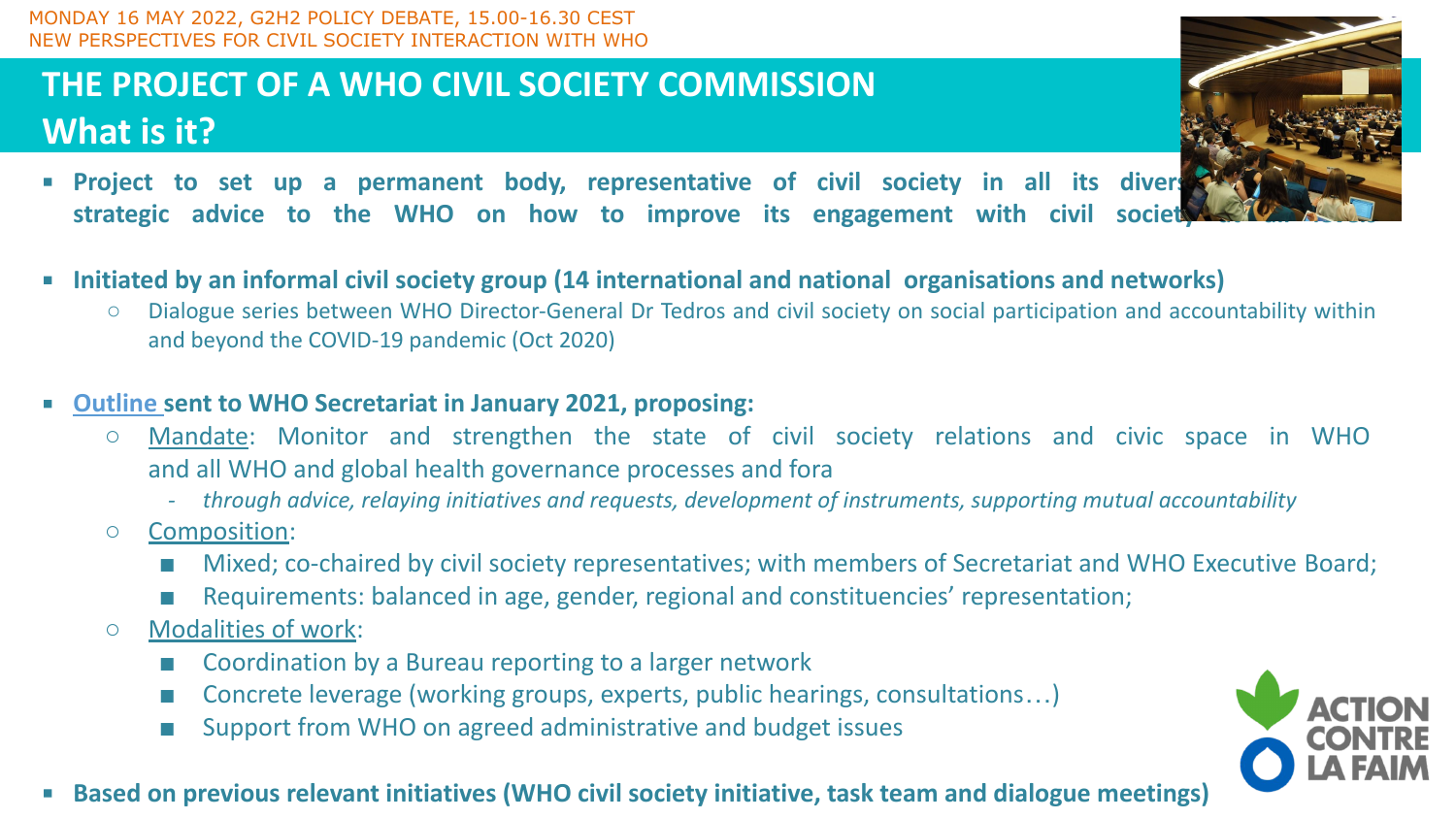### **THE PROJECT OF A WHO CIVIL SOCIETY COMMISSION How has the WHO Secretariat engaged with i?**

- **▪ High-level interest and approval by WHO Director General**
	- October 2020 then August 2021 Dr Tedros "Let us create this mechanism together"
- **▪ Sustained engagement and technical and tactical support from WHO Secretariat** 
	- Convening of follow-up dialogue meetings (August and November 2021)
	- Translation of the civil society outline into official WHO Terms of Reference format
	- Advice on positioning of the Commission within WHO governance structure



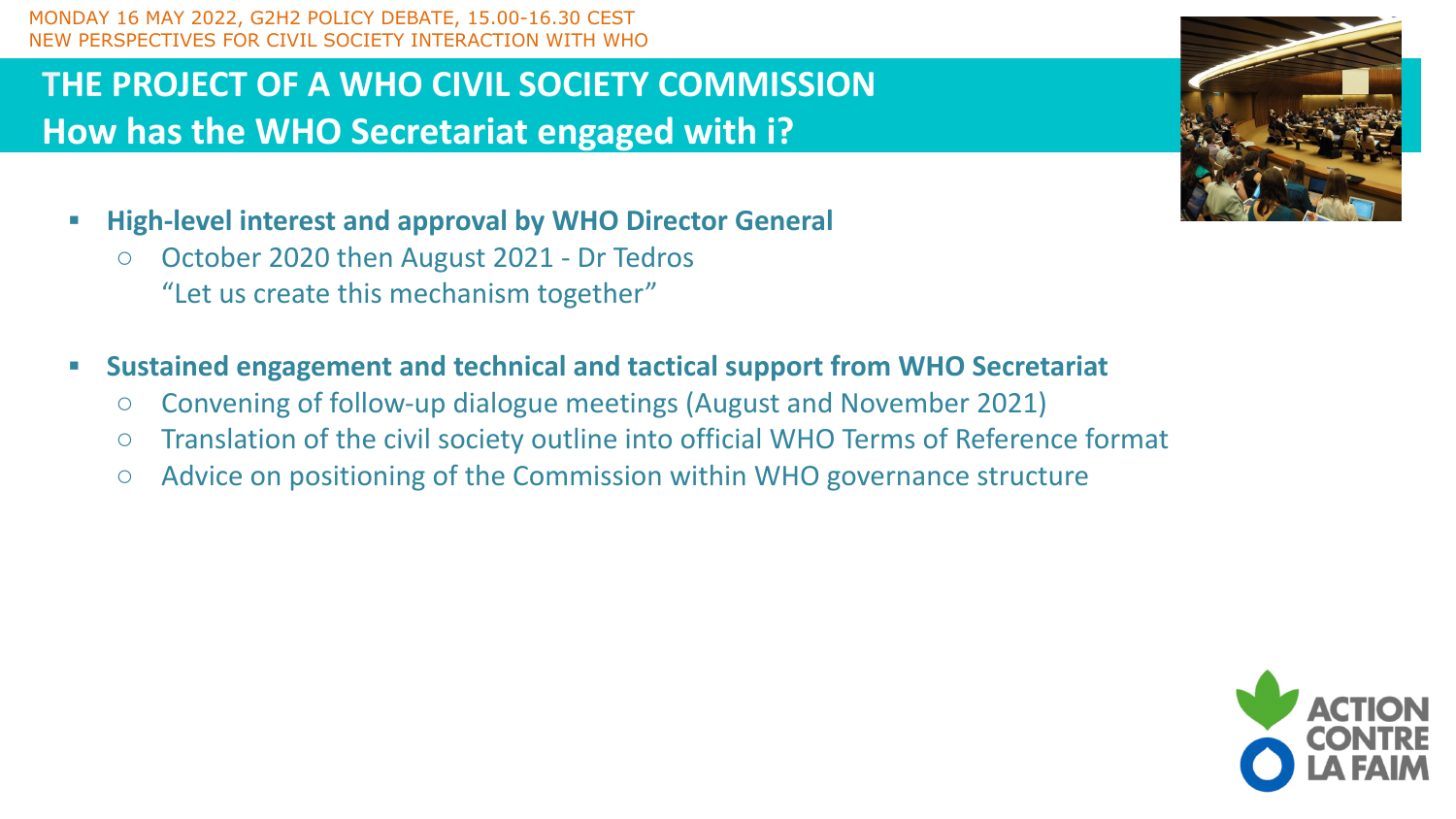## **THE PROJECT OF A WHO CIVIL SOCIETY COMMISSION Where are we with it?**

- **Current state since December 2021: draft Terms of Reference**
- **Aligned features**
	- **○** Vision and goal:
		- Advancing public health outcomes
		- Diverse, inclusive, transparent and accountable Commission
		- Advice on WHO *strategic* engagement with civil society at all levels (global, regional, national)
		- Possibility for CSOs to contribute to WHO governance processes
		- Commit to mutual learning
	- Structure and means:
		- WHO's budget for Secretariat support and day-to-day operations
		- Goal to establish mechanisms to strengthen WHO collaboration with CS (focal points, dialogue platforms…)
		- Creation of outcome-oriented working groups



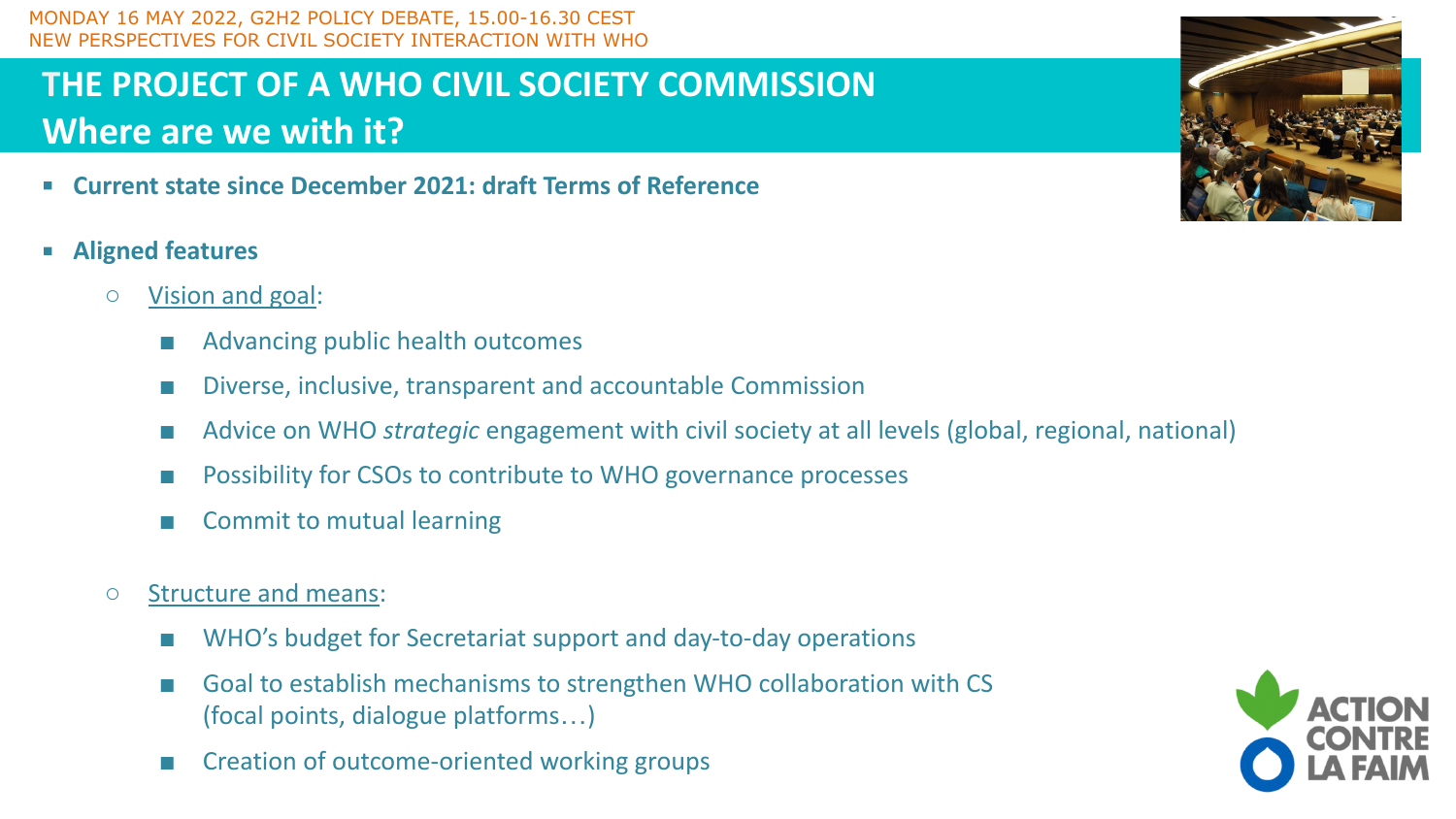- **EXECTE Asks for reconsideration shared by selected CSOs in December 2021 (letter + [alternative draft\)](https://docs.google.com/document/d/1Ym2oKAIbdTADPpvC6Ycl0T71CmQnpF2b/edit):** 
	- **○ Process: more legitimacy** 
		- Proper consultation of civil society at large
	- **○ Mandate and principles: achieving actual joint decision-making**
		- Inclusive membership (gender, age, geography, income settings, health status, level of formality)
		- **Proper advisory body > consultative entity**
	- **○ Governance, structure: better suited means to achieve participatory ambitions**
		- A Commission, referring to a broader representative Network and led by a Steering Committee
			- Composed of members identified by the network and ratified by WHO
		- A Secretariat supporting the Commission in its administrative tasks (not overseeing)
			- Managed both by WHO (host) and CS co-chairs
		- Resources: support of Commission's members' and co-chairs' positions?
	- **Commission's activities: sufficient room for manoeuvre** 
		- Publications, set of instruments, guidance, etc.
		- Adequate pace of work (regularity of meetings, etc.)
	- **WHO prerogatives: to clarify**
		- Right not to consider CS commission's inputs: specify conditions